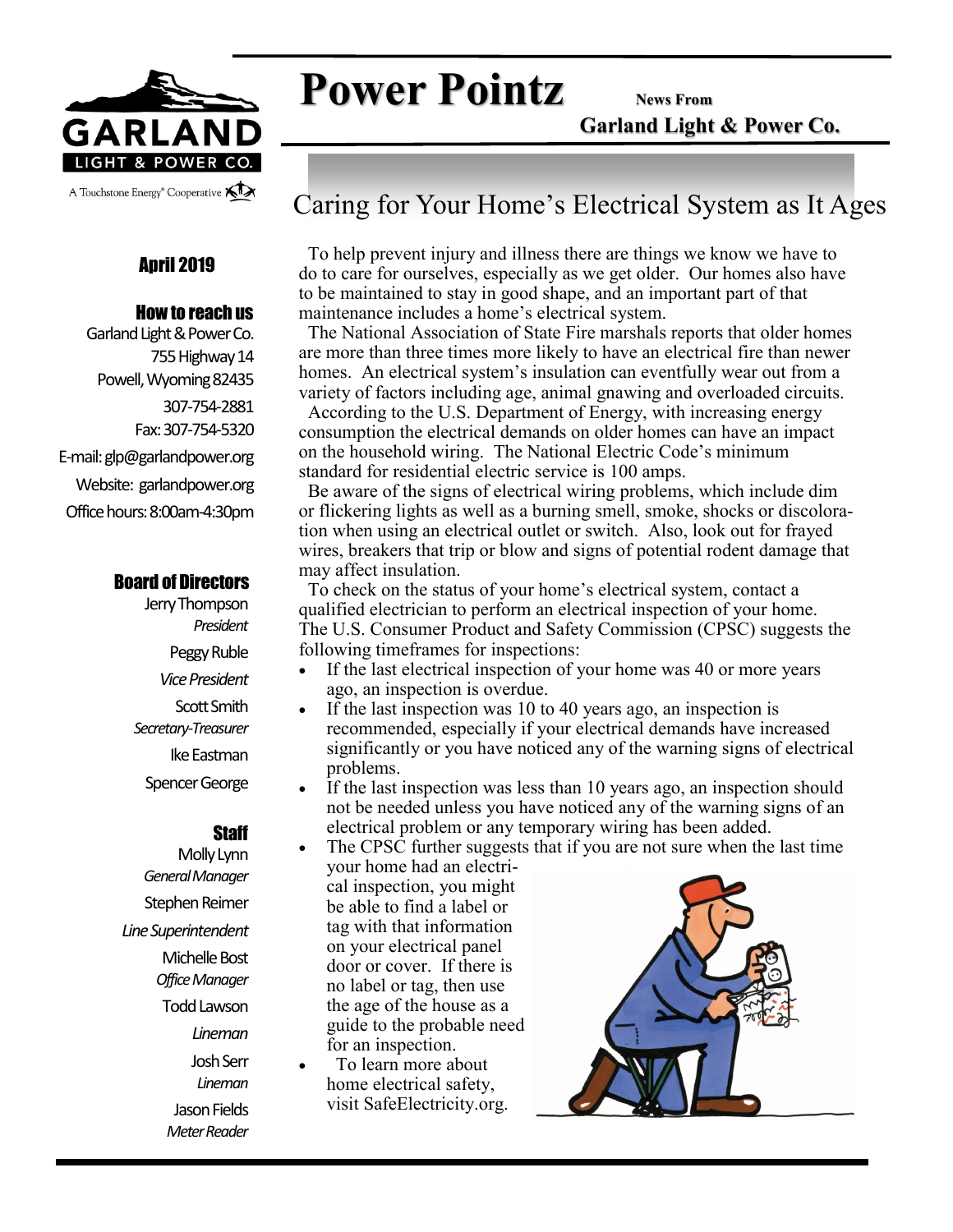As we kick off Spring 2019, we are excited to be working on a project that started back in 2013. For several years Garland has known that the Kysar Substation located north of town needed to be replaced. It was determined that the substation which had been in service since the 1970's and contains transformers from the 1950's would be costly to rebuild and was not in the best location on the system. The cost of a new substation can be overwhelming for a small cooperative like Garland so we were fortunate when Tri-State, our power supplier, suggested that Garland tap the Tri-State 115 kV transmission line that runs from Big George south of Cody to Lovell. The substation will be built, owned, and operated by Tri-State.



The past few years have been spent finding a suitable location, engineering the site and tie-line that will connect the substa-

tion to our existing line, and filing the necessary paperwork with various agencies involved in the permit process. In February, we received great news when the Park County Commissioners approved the Special Use Permit needed in order for Tri-State to proceed with their plan. We are hoping construction can begin in August with an in-service date of December 2019.

This substation will allow the linemen greater flexibility when it comes to maintaining the lines, will serve as a back-up to both Ralston and Garland Substations, and its location will better support future growth on Garland's system. While Tri-State won't begin their construction until summer, you will see your linemen working on the tie-line and our side of the substation in the coming months.

Speaking of linemen, April  $18<sup>th</sup>$  is Lineman Appreciation Day. This day honors the men and women who put their lives at risk in order to keep the power on. This occupation is on the list of most dangerous jobs in America since linemen frequently work with high voltage power lines often high off the ground. Your linemen are on call 24/7 and are called out in severe conditions for vehicle accidents and house fires in addition to line outages. We especially appreciate the time they spend called away from their families. If your power is on – Thank A Lineman.

And one more thing, as we begin another irrigation season and see all the farmers out in their fields, the Board and Staff would like to wish them all a productive and prosperous growing season. Your hard work and dedication are appreciated by your communities.

"*Agriculture is our wisest pursuit, because it will in the end contribute most to real wealth, good morals & happiness." – Thomas Jefferson*

Don't forget to LIKE us on

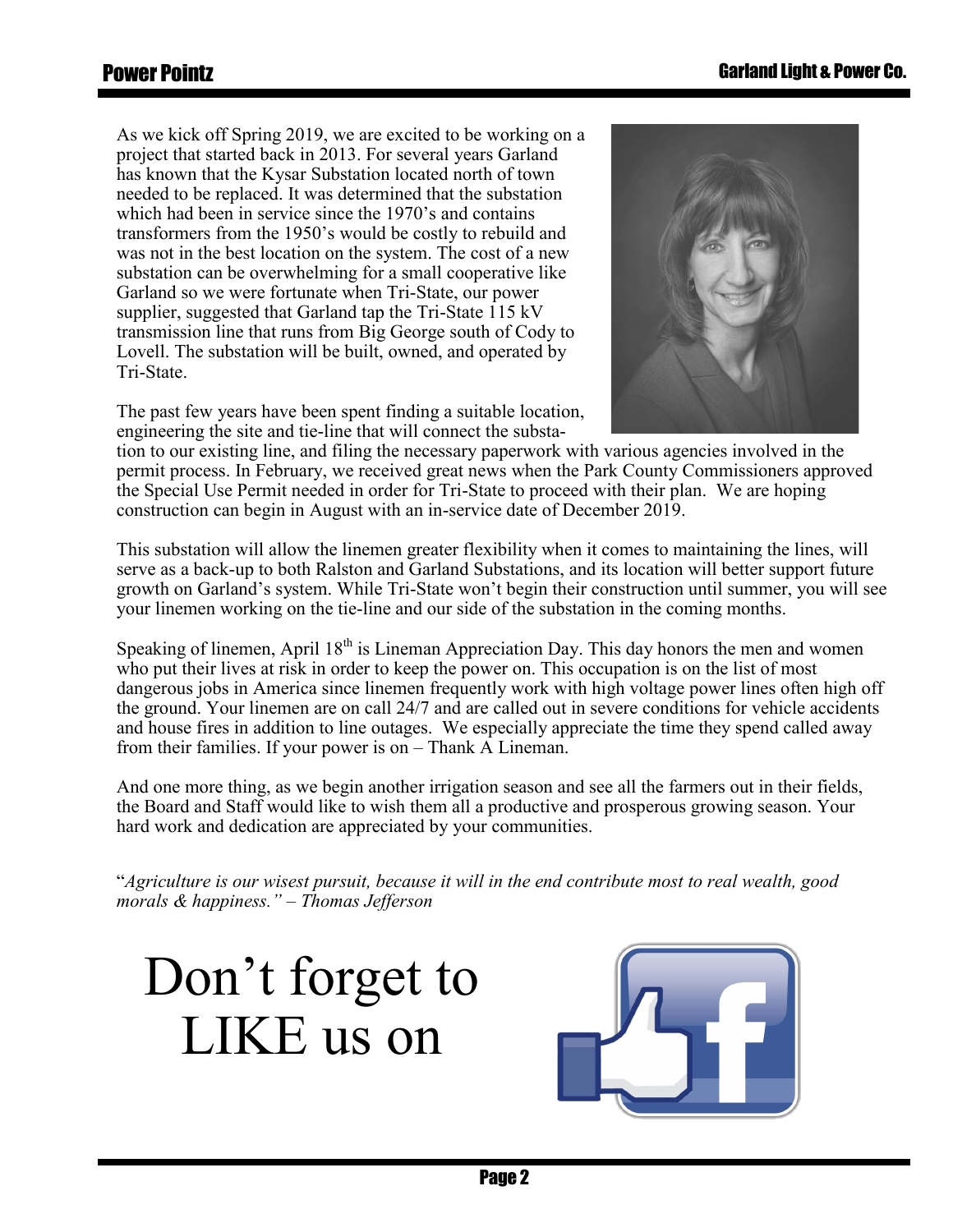## Power Pointz

 **DOWNED POWER LINES-**Accidents, severe storms, and other disasters can cause power lines to come down. With one wrong move before, during, or after a disaster, a life can be lost. Know the right steps to take to keep you and your family safe: If you see downed power lines, or other damaged electrical equipment, notify Garland Light & Power as soon as possible because the lines could still be live.

Just because power lines are damaged does not mean they are dead. Stay away, and instruct others to do the same.

• Power lines do not have to be arcing or sparking to be live and dangerous.

• Downed power lines, stray wires, and debris in contact with them all have the potential to deliver a fatal shock. Stay clear of fallen power lines and damaged areas that could hide a hazard. Be alert during clean-up efforts.

• Treat all power lines as if they are energized until there is certainty that power has been disconnected.

If a power line has landed on the ground, there is the potential for the area nearby to be energized. Stay far away, and warn others to do the same.

• Do not attempt to drive over a downed power line.

If you are driving and come along a downed power line, stay away and warn others to stay away. Contact emergency personnel or Garland Light & Power to address the downed power line.

If power lines should fall on your vehicle while you are driving, do not attempt to drive away or get out. Call for help, and stay inside until utility crews say it is safe to get out. The only exception would be if fire or other danger, like the smell of gasoline, is present. In that case, the proper action is to jump not step—with both feet hitting the ground at the same time. Jump clear. Do not allow any part of your body to touch the vehicle and ground at the same time. Hop to safety, keeping both feet together as you leave the area.